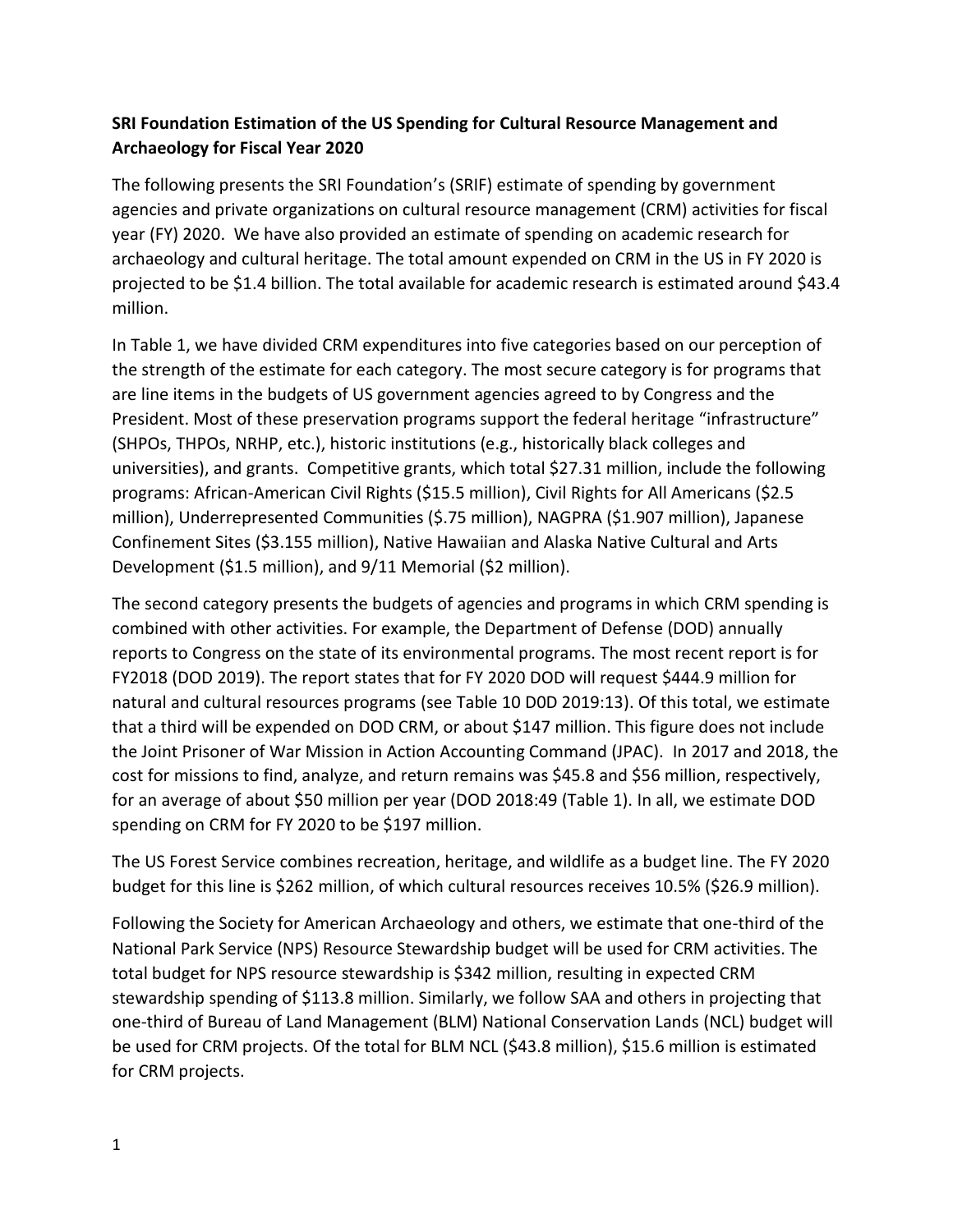### **Table 1. FY 2020 Estimate of CRM Spending in the US** 1

| US Agencies Cultural Resource budgets allocated by Congress | FY 2020 (in millions \$) |
|-------------------------------------------------------------|--------------------------|
| National Park Service Cultural Programs                     | 31.12                    |
| <b>National Heritage Areas</b>                              | 21.94                    |
| <b>National Park Service Networks</b>                       | $\mathbf{1}$             |
| American Battlefields                                       | 13                       |
| Bureau of Land Management Cultural Programs                 | 18.63                    |
| <b>State Historic Preservation Offices</b>                  | 52.67                    |
| <b>Tribal Historic Preservation Offices</b>                 | 13.74                    |
| Save America's Treasures                                    | 16                       |
| <b>Competitive Grants</b>                                   | 27.31                    |
| <b>Historic Revitalization Grants</b>                       | 7.5                      |
| National Park Service International Park Affairs            | 1.9                      |
| <b>Historically Black Colleges &amp; Univ</b>               | 10                       |
| Advisory Council on Historic Preservation                   | 7.37                     |
| <b>Subtotal - Gov allocated CRM</b>                         | 222.18                   |
| US Agencies CR mixed budgets allocated by Congress          |                          |
| <b>Department of Defense</b>                                | 197                      |
| US Forest Service Recreation/Heritage                       | 26.86                    |
| National Park Service Resource Stewardship                  | 113.8                    |
| <b>BLM National Conservation Lands</b>                      | 15.58                    |
| <b>Subtotal - Gov allocated CRM/NRM</b>                     | 353.24                   |
| <b>US Agencies CR Project Budgets</b>                       |                          |
| Department of Transportation                                | 250                      |
| Corps of Engineers (not regulatory)                         | 25                       |
| <b>Bureau of Reclamation</b>                                | 10                       |
| <b>Bureau of Land Management</b>                            | 5                        |
| <b>Federal Emergency Management Agency</b>                  | 50                       |
| <b>National Resource Conservation Service</b>               | 1                        |
| US Fish & Wildlife                                          | $\mathbf{1}$             |
| <b>Subtotal - Gov projects</b>                              | 342                      |
| Non-Fed Gov't                                               | 15                       |
| <b>Total US Gov't</b>                                       | 932.42                   |
| <b>Total Private Sector</b>                                 | 466.21                   |
| <b>Total CRM</b>                                            | 1398.63                  |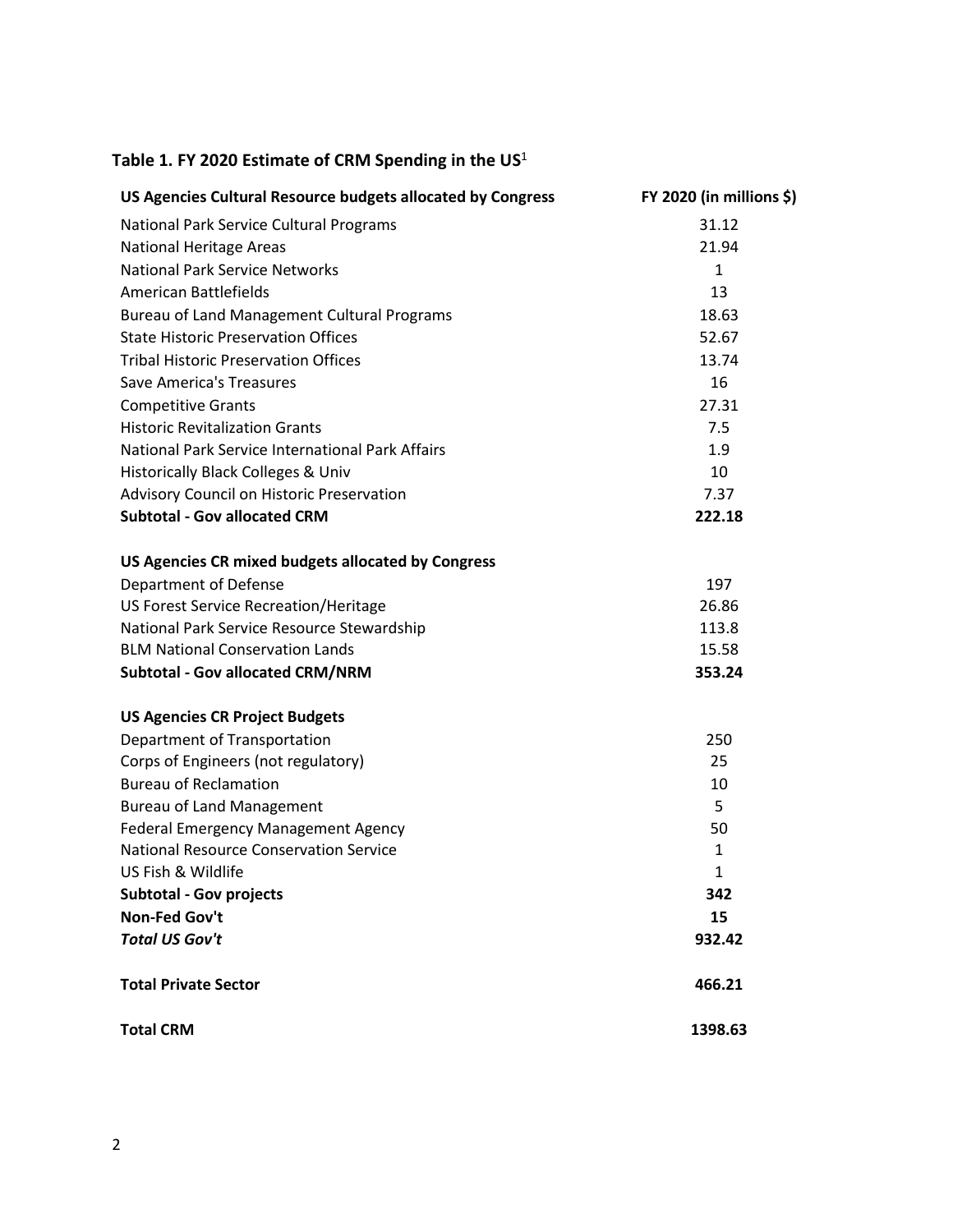The third category includes government agencies that do not have specific budget lines for CRM programs. For example, the Federal Highways Administration allocates money to state Department of Transportations (DOTs) for specific transportation projects on a formula that cost shares these projects with the states. Project funds are bundled so that it is nearly impossible to determine how much is designated for CRM services. For 2008, Altschul and Patterson (2010) estimated state DOT spending, in addition to funding to states from other federal DOT projects and programs (Federal Transit Administration, Federal Aviation Administration, and other agencies), at between \$4-5M per state. These funds included both infrastructure costs (i.e., salaries for state DOT CRM professionals as well as personnel funded by state DOTs at other state agencies, tribal offices, or municipal agencies to administer state DOT projects) and CRM services, which are routinely contracted to the private sector. Transportation funding has been relatively stable for the last decade. In Table 1 we use \$5 million per state for a total of \$250 million, which accounts for all jurisdictions (e.g., states and territories) covered by the Federal Department of Transportation.

Agencies responsible for water and flood control, the Bureau of Reclamation (BOR) and the Corps of Engineers (COE), also program CRM money through projects. Although much smaller than DOT and DOD, they are not insignificant. Again, estimates for BOR and the COE include infrastructure and agency projects. Importantly, the number does not include permitted, or regulatory, projects (such as, COE Section 404 permits), which are captured in the line item "private sector."

CRM spending for emergencies is extremely difficult to predict year-to-year. The Federal Emergency Management Agency (FEMA) requires its grant-funded programs to comply with historic preservation laws, including Section 106 of the National Historic Preservation Act. In the last few years, we have witnessed a large increase in FEMA-required spending on CRM due to larger numbers and greater intensity of natural disasters. As a consequent of climate change, the trend toward high numbers of intense disasters is likely to continue. We estimate that \$50 million will be allocated to these disaster relief preservation efforts in FY 2020.

To complete federal spending, we added \$5 million to account for the BLM's programs that are funded through permitting fees, such as the research program funded under the Permian Basin Programmatic Agreement. We also added \$1 million each to the National Resource Conservation Service (NRCS) and the US Fish and Wildlife Service (F&W). These agencies spend some money on CRM, largely from fees and other payments from users of their lands or services. It is nearly impossible to segregate the amount from these sources that fund CRM personnel and projects. Our estimates should be viewed as placeholders to recognize agency spending, but not as figures based on reliable source data.

The fourth category of CRM expenditures are state, municipal, and tribal government and enterprises. There is very little information on local level spending on CRM. We allocated \$15 million for state, municipal, and tribal spending as a recognition that money is spent by these entities on CRM services. This number, while reasonable, is not based reliable source data.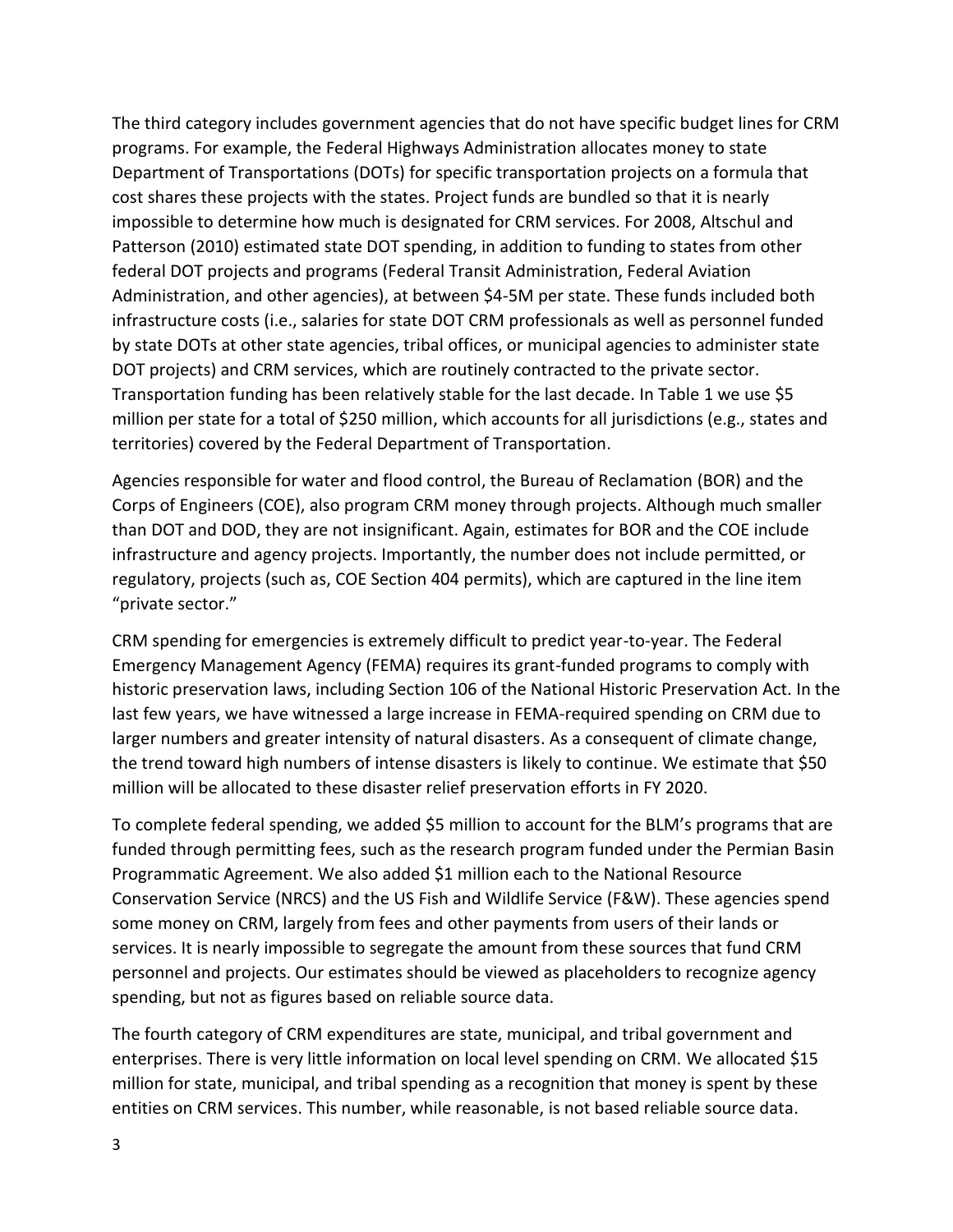In all, SRIF estimates government spending on CRM will be about \$933 million in FY 2020.

The last category of CRM funding is the private sector. For 2008, Altschul and Patterson (2010) estimated private sector CRM at 50 to 100% of government spending. We believe the percentage to be on the low end of this scale. Much of private sector CRM spending is on infrastructure projects that are performed under contract by large Architect and Engineering (A/E) firms. Often, A/E firms will subcontract the CRM portion to smaller CRM providers. We suspect that using a figure close to 100% double counts a significant portion of these expenditures. Accordingly, we used the lower 50% factor for the US private sector to come up with a figure of \$466 million.

Summing the five categories, SRIF's estimate of total CRM spending in FY 2020 is \$1.4 billion.

## **FY 2020 Projection of Archaeological Expenditures in the US**

Academic spending on archaeology and cultural heritage—including all salaries, benefits, facilities, and associated costs of archaeological, architectural history, historic preservation, and other allied fields—is beyond the scope of the SRIF CRM estimate for FY 2020. We realize, however, that for the archaeological community there is great interest in estimating the total amount available for archaeological research in the US and the breakdown of this sum between CRM and academic research. Our estimates of funding available for archaeological research in the US, excluding most notably salaries and benefits for archaeology faculty at colleges and universities, are provided in Table 2.

Academic funding is available from multiple sources. Three of these sources are government institutions that publicly report their funding. To develop an estimate, we averaged the total annual amounts awarded in the years 2017, 2018, and 2019 by the National Science Foundation's (NSF) archaeology and archaeometry program and the National Endowment for the Humanities (NEH; keyword 'archaeology'). For the Ambassadors Fund for Cultural Preservation (AFCP), we used the data available for the last three reported years (2016, 2017, and 2018). To account for other programs and competitions in NSF that fund archaeological research, we added a separate line in Table 2 that is equivalent to a third of the annual average of the archaeology and archaeometry programs. The Smithsonian Institution's archaeology program is budgeted under the larger anthropology program. SI archaeology includes some activities that are best categorized as CRM, but these constitute such a small percentage that we decided not to separate them out. In consultation with the SI, we estimate total SI spending on archaeology for FY 2020 at \$4 million. For research funding from private and public foundations and other institutions, we simply doubled the amount from NSF, NEH, SI, and AFCP. Our estimate for funds available for academic research in FY 2020 is \$43.4 million.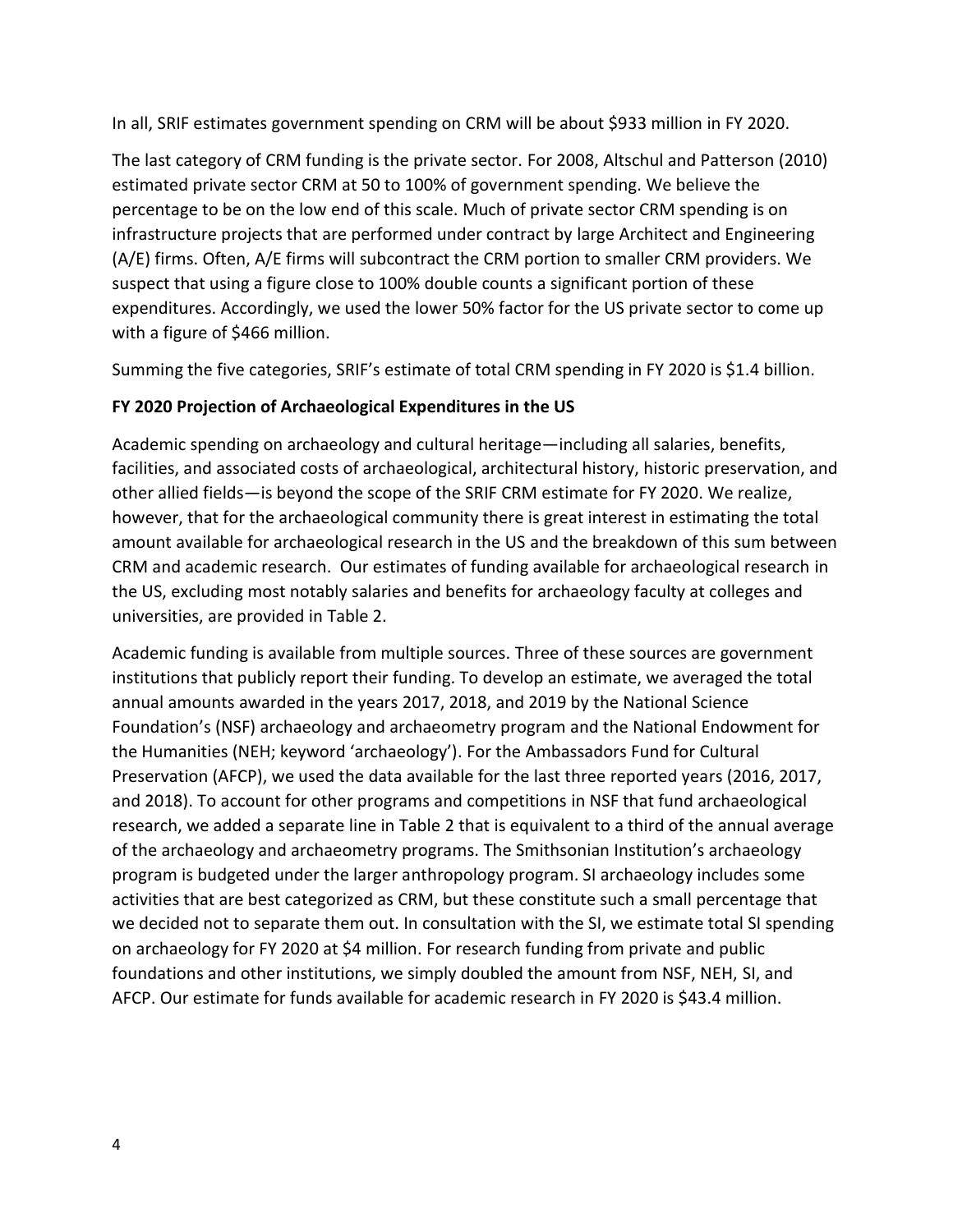| <b>Total CRM</b><br><b>Total CRM Archaeology</b><br><b>Total CRM Archaeological Project Costs</b> | 1398.63<br>699.32<br>349.66 |
|---------------------------------------------------------------------------------------------------|-----------------------------|
| <b>Academic Archaeological Research</b>                                                           |                             |
| National Science Foundation Archaeology and Archaeometry                                          | 7.5                         |
| National Science Foundation Other                                                                 | 2.5                         |
| National Endowment for the Humanities                                                             | 1                           |
| Smithsonian Institution - Research                                                                | 4                           |
| Ambassadors Fund for Cultural Preservation                                                        | 6.7                         |
| Other                                                                                             | 21.7                        |
| <b>Total Academic Research</b>                                                                    | 43.4                        |
| <b>Total Academic Research project costs</b>                                                      | 26.1                        |
| Total US CRM and academic project costs for archaeological research                               | 375.76                      |

#### **Table 2. FY 2020 Estimate of Funding Available for Archaeological Research Project Costs**<sup>2</sup>

Following Altschul and Patterson (2010), we assume that half of CRM expenditures are for archaeology as opposed to architectural history, conservation, and so forth. Total CRM archaeological expenditures in FY 2020, therefore, will be on the order of \$700 million. Much of these funds will be expended on activities ancillary to archaeological research, such as resource management, agreement documents, planning services, public outreach, project administration, etc. A better proxy of research dollars is to estimate project related expenses. Such funds encompass salaries, equipment, subcontractors, and laboratory tests associated with completing a contract or grant for an archaeological project, such as a survey or excavation.

We suspect that about a third of academic research dollars are earmarked to institutional overhead, leaving about \$26.1 million for archaeological research. For CRM, we estimate that about half the total for archaeology is project related expenses, or \$349.7 million. Summing the two yields about \$375.8 million for total archaeological research, with CRM accounting for 93% of archaeological research funding in the US in FY 2020.<sup>3</sup>

### **Notes**

1. The source for line items in Table 1 related to the Department of the Interior and the Department of Agriculture is the Further Consolidated Appropriations Act 2020 (HR 1865). We wish to thank Society for American Archaeology (SAA) for providing these figures. The allocation formula for the Forest Service was provided by William Reed, Acting Director Region 3, Recreation, Heritage, and Wildlife Resources.

2. NSF funding was calculated using source data on projects at [https://www.nsf.gov/awardsearch/advancedSearch.jsp.](https://www.nsf.gov/awardsearch/advancedSearch.jsp) For NEH, we exported the table from